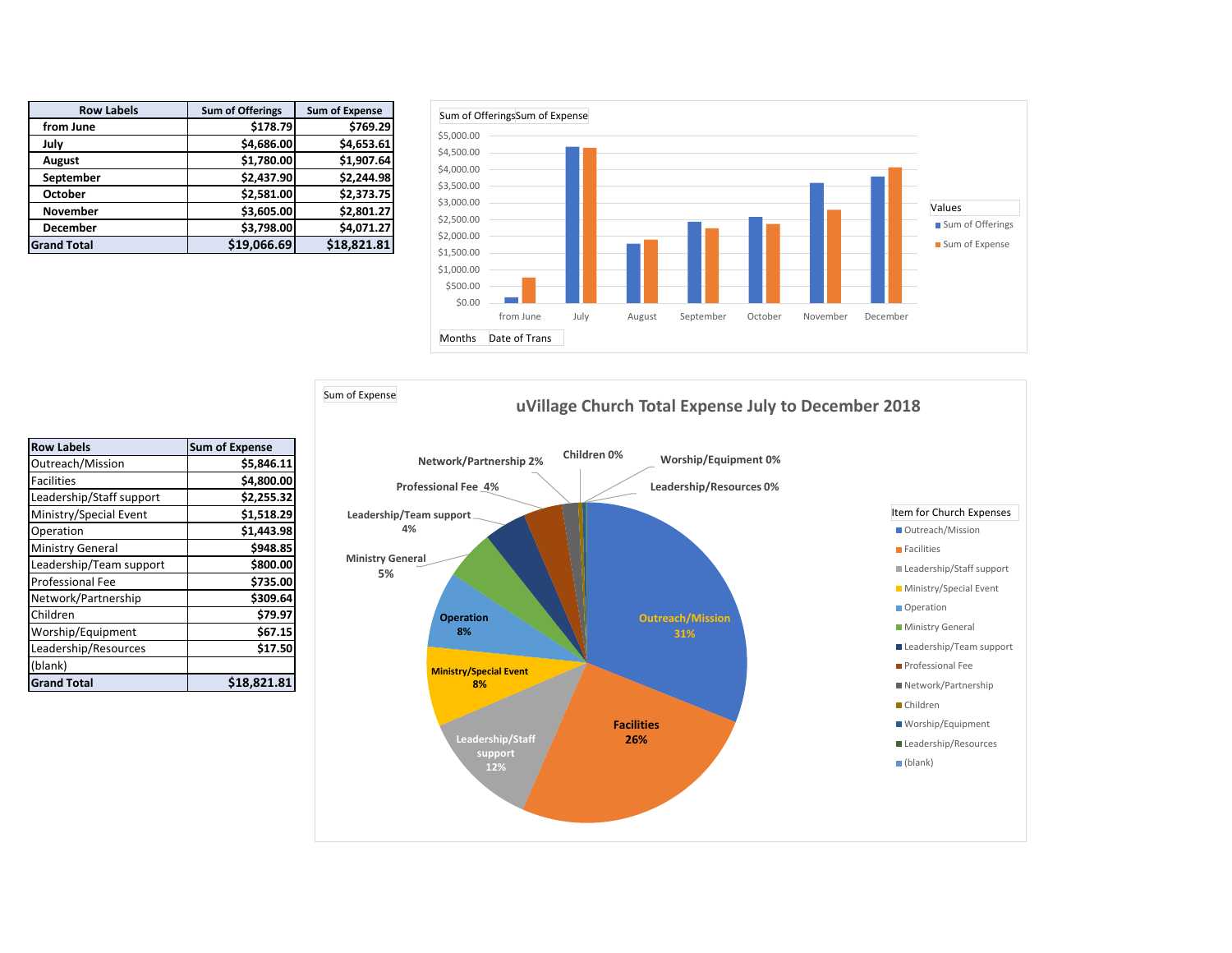| 헌금 Offerings             |                      |                        |
|--------------------------|----------------------|------------------------|
|                          |                      |                        |
| from June                | \$178.79             |                        |
| 7/1/2018                 | \$260.00             |                        |
| 7/8/2018                 | \$580.00             |                        |
| 7/15/2018                | \$1,536.00           |                        |
| 7/20/2018                |                      | \$1,650.00 선교 참가비, 찬조금 |
| 7/22/2018                | \$390.00             |                        |
| 7/29/2018                | \$270.00             |                        |
|                          |                      |                        |
| 8/5/2018                 | \$630.00             |                        |
| 8/12/2018                | \$470.00             |                        |
| 8/19/2018                | \$350.00             |                        |
| 8/26/2018                | \$330.00             |                        |
|                          |                      |                        |
| 9/2/2018                 | \$240.00             |                        |
| 9/9/2018                 | \$560.00             |                        |
| 9/16/2018                | \$340.00             |                        |
| 9/23/2018                | \$997.90             |                        |
| 9/30/2018                | \$300.00             |                        |
|                          |                      |                        |
| 10/7/2018                | \$860.00             |                        |
| 10/14/2018               | \$220.00             |                        |
| 10/21/2018               | \$970.00             |                        |
| 10/28/2018               | \$531.00             |                        |
|                          |                      |                        |
| 11/1/2018                | \$1,000.00           | 안수예배목적헌금               |
| 11/4/2018                | \$760.00             |                        |
| 11/11/2018               | \$835.00             |                        |
| 11/18/2018<br>11/25/2018 | \$740.00<br>\$270.00 |                        |
|                          |                      |                        |
| 12/2/2018                | \$1,253.00           |                        |
| 12/9/2018                | \$760.00             |                        |
| 12/16/2018               | \$580.00             |                        |
| 12/23/2018               | \$900.00             |                        |
| 12/30/2018               | \$305.00             |                        |
|                          |                      |                        |
| <b>Total</b>             | \$19,066.69          |                        |
|                          |                      |                        |

|                     |                      |          |                | 지 출<br><b>Expenses</b> |                                |                                        |                           |
|---------------------|----------------------|----------|----------------|------------------------|--------------------------------|----------------------------------------|---------------------------|
| <b>Request Date</b> | <b>Requested by</b>  | Total    | Date of Receip | Vendor                 | Description                    | <b>Budget Line Item for Tax Report</b> | Item for Church Expenses  |
| 6/27/2018           | Victor Yoo & Co.     | \$735.00 |                | Victor Yoo & Co.       | Accountant Fee: 1/2 of \$1470  |                                        | \$735.00 Professional Fee |
| 6/30/2018           | Bank                 | \$34.29  |                |                        | Fee                            |                                        | \$34.29 Operation         |
| 7/1/2018            | Peter Yoon           | \$800.00 |                |                        | Rent                           |                                        | \$800.00 Facilities       |
|                     |                      |          |                |                        |                                |                                        |                           |
| 7/11/2018           | Peter Yoon           | \$424.11 | 7/09/18        | <b>BC</b> Ferries      | Food/Breakfast                 | Others/ Mission Project                | \$100.66 Outreach/Mission |
|                     | <b>Comox Mission</b> |          | 7/11/18        | Dollarama              | Waterballoons/Crafts materials | Others/ Mission Project                | \$5.60 Outreach/Mission   |
|                     |                      |          | 7/07/18        | Michaels               | Crafts materials               | Others/ Mission Project                | \$12.97 Outreach/Mission  |
|                     |                      |          | 7/07/18        | Safeway                | Crafts materials               | Others/ Mission Project                | \$9.28 Outreach/Mission   |
|                     |                      |          | 7/11/18        | Dollarama              | Balloons/Crafts materials      | Others/ Mission Project                | \$8.46 Outreach/Mission   |
|                     |                      |          | 7/07/18        | Dollar Tree            | Crafts materials               | Others/ Mission Project                | \$43.58 Outreach/Mission  |
|                     |                      |          | 7/11/18        | Tim Hortons            | Drink                          | Others/ Mission Project                | \$21.98 Outreach/Mission  |
|                     |                      |          | 7/09/18        | Costco                 | Food                           | Others/ Mission Project                | \$25.66 Outreach/Mission  |
|                     |                      |          | 7/09/18        | <b>Starbucks</b>       | Drink                          | Others/ Mission Project                | \$3.62 Outreach/Mission   |
|                     |                      |          | 7/09/18        | <b>Starbucks</b>       | Drink                          | Others/ Mission Project                | \$19.95 Outreach/Mission  |
|                     |                      |          | 7/11/18        | Tim Hortons            | Donuts                         | Others/ Mission Project                | \$8.99 Outreach/Mission   |
|                     |                      |          | 7/11/18        | <b>Tim Hortons</b>     | Coffee                         | Others/ Mission Project                | \$19.83 Outreach/Mission  |
|                     |                      |          |                |                        |                                |                                        |                           |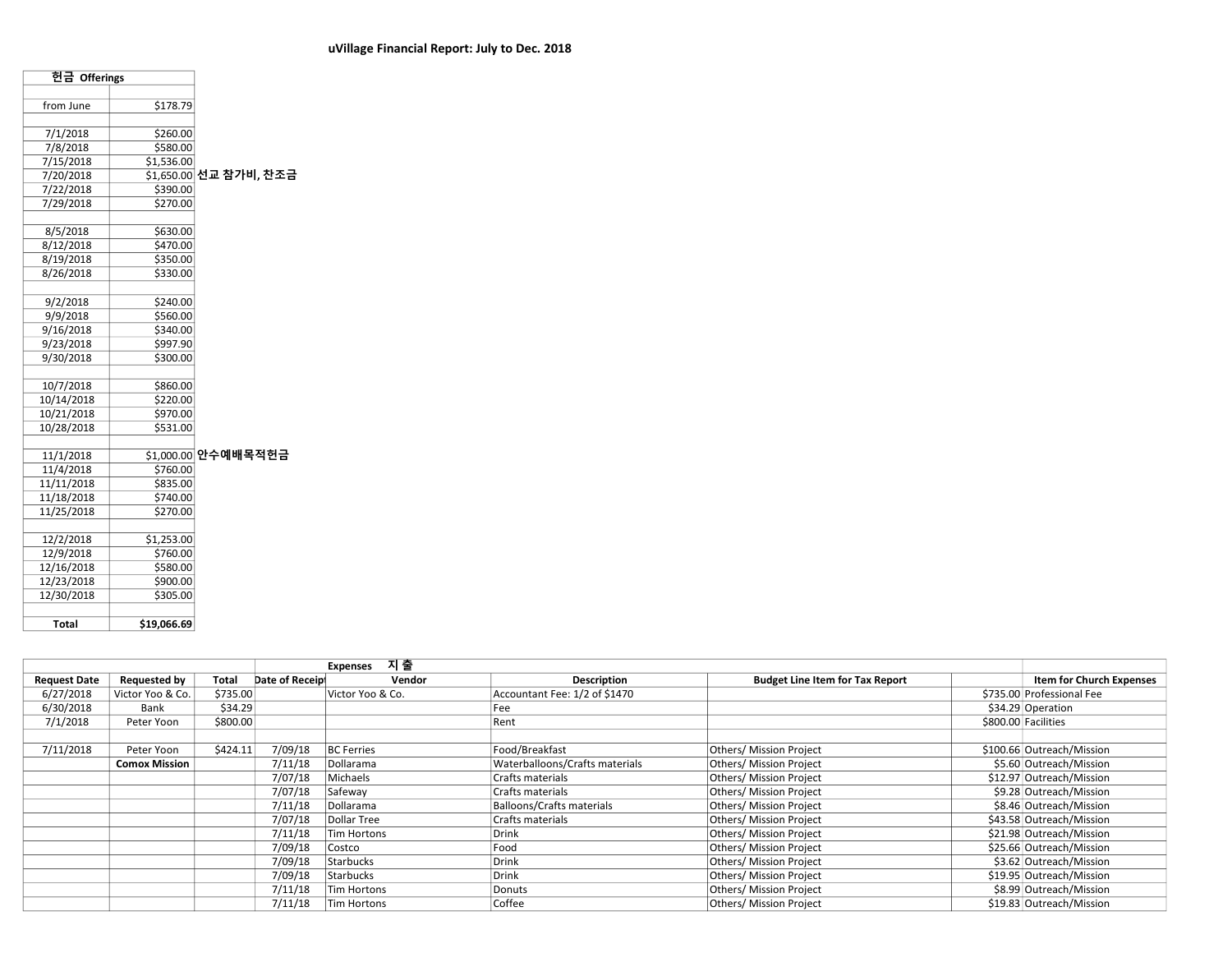|           |                        |            | 7/11/18 | Kim's Korean House      | Food/Dinner                                                        | Others/ Mission Project                         | \$110.25 Outreach/Mission         |
|-----------|------------------------|------------|---------|-------------------------|--------------------------------------------------------------------|-------------------------------------------------|-----------------------------------|
|           |                        |            | 7/10/18 | Costco                  | Food, Balloons/Crafts materials                                    | Others/ Mission Project                         | \$33.38 Outreach/Mission          |
|           |                        |            |         |                         |                                                                    |                                                 |                                   |
| 7/15/2018 | Peter Yoon             | \$156.93   | 6/22/18 | Walmart                 | Clay pot                                                           | Education and training                          | \$21.69 Children                  |
|           |                        |            | 6/23/18 | H Mart                  | Food                                                               | Ministry_Hospitality/Others                     | \$52.69 Ministry General          |
|           |                        |            | 6/27/18 | Kim's Mart              | Food                                                               | Ministry_Hospitality/Others                     | \$27.99 Ministry General          |
|           |                        |            | 7/01/18 | Save On Food            | Juice, Food                                                        | Ministry_Hospitality/Others                     | \$22.78 Ministry General          |
|           |                        |            | 7/05/18 | Superstore              | Food                                                               | Ministry Hospitality/Others                     | \$8.97 Ministry General           |
|           |                        |            |         |                         |                                                                    |                                                 |                                   |
|           |                        |            | 7/07/18 | Kim's Mart              | Food                                                               | Ministry_Hospitality/Others                     | \$17.22 Ministry General          |
|           |                        |            | 7/15/18 | Save On Food            | <b>Napkins</b>                                                     | Ministry_Hospitality/Others                     | \$5.59 Ministry General           |
|           |                        |            |         |                         |                                                                    |                                                 |                                   |
| 7/16/2018 | Albert Jeong           | \$240.56   | 5/16/18 | Zoom Communications     | Video Conference (U\$14.99)                                        | Office supplies and expenses                    | \$20.28 Operation                 |
|           |                        |            | 6/16/18 | Zoom Communications     | Video Conference (U\$14.99)                                        | Office supplies and expenses                    | \$20.28 Operation                 |
|           |                        |            | 7/16/18 |                         | Internet Ministry Honorarium(May, June)                            | Education and training for staff and volunteers | \$200.00 Leaderdhip/Team support  |
|           |                        |            |         |                         |                                                                    |                                                 |                                   |
| 7/20/2018 | Peter Yoon             | \$2,650.00 |         |                         | Alberta Mission Trip (\$2,650.00 - 참가비, 찬조금 \$1650.00= \$1,000.00) |                                                 |                                   |
|           |                        |            | 7/19/18 | Husky                   | Gas                                                                |                                                 | \$26.02 Outreach/Mission          |
|           |                        |            | 7/19/18 | H Mart                  | Food                                                               |                                                 | \$58.00 Outreach/Mission          |
|           |                        |            | 7/19/18 | Shell                   | Gas                                                                |                                                 | \$75.00 Outreach/Mission          |
|           |                        |            | 7/19/18 | Flying J                | Gas                                                                |                                                 | \$89.96 Outreach/Mission          |
|           |                        |            | 7/20/18 | Shell                   | Gas                                                                |                                                 | \$25.00 Outreach/Mission          |
|           |                        |            | 7/20/18 | Shell                   | Gas                                                                |                                                 | \$50.34 Outreach/Mission          |
|           |                        |            | 7/20/18 | Park Canada             | Day Pass                                                           |                                                 | \$19.60 Outreach/Mission          |
|           |                        |            | 7/20/18 | Tokyo Koreab BBQ        | Food                                                               |                                                 | \$155.85 Outreach/Mission         |
|           |                        |            | 7/20/18 | Park Canada             | Pool Entrance                                                      |                                                 | \$57.70 Outreach/Mission          |
|           |                        |            | 7/22/18 | Costco                  | Food                                                               |                                                 | \$17.86 Outreach/Mission          |
|           |                        |            | 7/22/18 | Costco Gas              | Gas                                                                |                                                 | \$82.41 Outreach/Mission          |
|           |                        |            | 7/22/18 | Costco Gas              | Gas                                                                |                                                 | \$52.53 Outreach/Mission          |
|           |                        |            | 7/23/18 | Tim Hortons             | Food                                                               |                                                 | \$54.29 Outreach/Mission          |
|           |                        |            | 7/23/18 | Park Canada             | Day Pass                                                           |                                                 | \$19.60 Outreach/Mission          |
|           |                        |            | 7/23/18 | Kicking Horse Place     | Food                                                               |                                                 | \$142.95 Outreach/Mission         |
|           |                        |            | 7/23/18 | The Village Market      | Food                                                               |                                                 | \$56.15 Outreach/Mission          |
|           |                        |            |         |                         |                                                                    |                                                 |                                   |
|           |                        |            | 7/23/18 | The Village Market      | Food                                                               |                                                 | \$19.95 Outreach/Mission          |
|           |                        |            | 7/24/18 | Abbotsford Self Service | Gas                                                                |                                                 | \$36.04 Outreach/Mission          |
|           |                        |            | 7/24/18 | Costo Gas               | Gas                                                                |                                                 | \$46.60 Outreach/Mission          |
|           |                        |            | 7/24/18 | Walmart                 | Oil etc                                                            |                                                 | \$37.61 Outreach/Mission          |
|           |                        |            | 7/24/18 | Costo Gas               | Gas                                                                |                                                 | \$35.87 Outreach/Mission          |
|           |                        |            | 7/24/18 | Lemongrass Restaurant   | Food                                                               |                                                 | \$164.78 Outreach/Mission         |
|           |                        |            | 7/25/18 | Sushi California        | Food                                                               |                                                 | \$57.23 Outreach/Mission          |
|           |                        |            | 7/19/18 | Mountain View Cabins    | Lodging                                                            |                                                 | \$342.70 Outreach/Mission         |
|           |                        |            | 7/24/18 | Mountain View Cabins    | Lodging                                                            |                                                 | \$342.70 Outreach/Mission         |
|           |                        |            | 7/26/18 | Enterprise Rent Car     | Rent Car                                                           |                                                 | \$583.26 Outreach/Mission         |
|           |                        |            |         |                         |                                                                    |                                                 |                                   |
|           |                        |            |         |                         |                                                                    |                                                 |                                   |
| 7/28/2018 | KMA                    | \$100.00   |         |                         | Korean Minister's Association Mission                              |                                                 | \$100.00 Outreach/Mission         |
| 7/28/2018 | Bank                   | \$70.24    |         |                         | Insurance                                                          |                                                 | \$70.24 Operation                 |
| 7/28/2018 | Bank                   | \$29.72    |         |                         | Fee                                                                |                                                 | \$29.72 Operation                 |
|           |                        |            |         |                         |                                                                    |                                                 |                                   |
| 7/28/2018 | Marie Nosten           | \$181.95   | 7/23/18 | Chevron                 | Gas                                                                | Travel and vehicle expenses                     | \$46.55 Outreach/Mission          |
|           | <b>Alberta Mission</b> |            | 7/19/18 | Shell                   | Gas                                                                | Travel and vehicle expenses                     | \$21.20 Outreach/Mission          |
|           |                        |            | 7/19/18 | Flying J                | Gas                                                                | Travel and vehicle expenses                     | \$50.00 Outreach/Mission          |
|           |                        |            | 7/19/18 | Esso                    | Gas                                                                | Travel and vehicle expenses                     | \$25.00 Outreach/Mission          |
|           |                        |            | 7/23/18 | Park Canada             | National Park Fee                                                  | Travel and vehicle expenses                     | \$19.60 Outreach/Mission          |
|           |                        |            | 7/20/18 | Park Canada             | National Park Fee                                                  | Travel and vehicle expenses                     | \$19.60 Outreach/Mission          |
|           |                        |            |         |                         |                                                                    |                                                 |                                   |
| 8/1/2018  | Peter Yoon             | \$800.00   |         |                         | Rent Aug.                                                          |                                                 | \$800.00 Facilities               |
|           |                        |            |         |                         |                                                                    |                                                 |                                   |
| 8/1/2018  | Paul Cho               | \$187.84   | 7/02/18 | Esso                    | Gas                                                                | Leadership staff/Travel and vehicle expenses    | \$50.00 Leaderdhip/Staff support  |
|           |                        |            | 7/12/18 | Chevron                 | Gas                                                                | Leadership staff/Travel and vehicle expenses    | \$50.00 Leaderdhip/Staff support  |
|           |                        |            | 7/29/18 |                         |                                                                    | Leadership staff/Travel and vehicle expenses    | \$40.00 Leaderdhip/Staff support  |
|           |                        |            |         | Esso                    | Gas                                                                |                                                 |                                   |
|           |                        |            | 7/23/18 | Super Save Gas          | Gas                                                                | Leadership staff/Travel and vehicle expenses    | \$47.84 Leaderdhip/Staff support  |
|           |                        |            |         |                         |                                                                    |                                                 |                                   |
| 8/13/2018 | WBA KMG                | \$200.00   |         |                         | Retreat                                                            |                                                 | \$200.00 Leaderdhip/Staff support |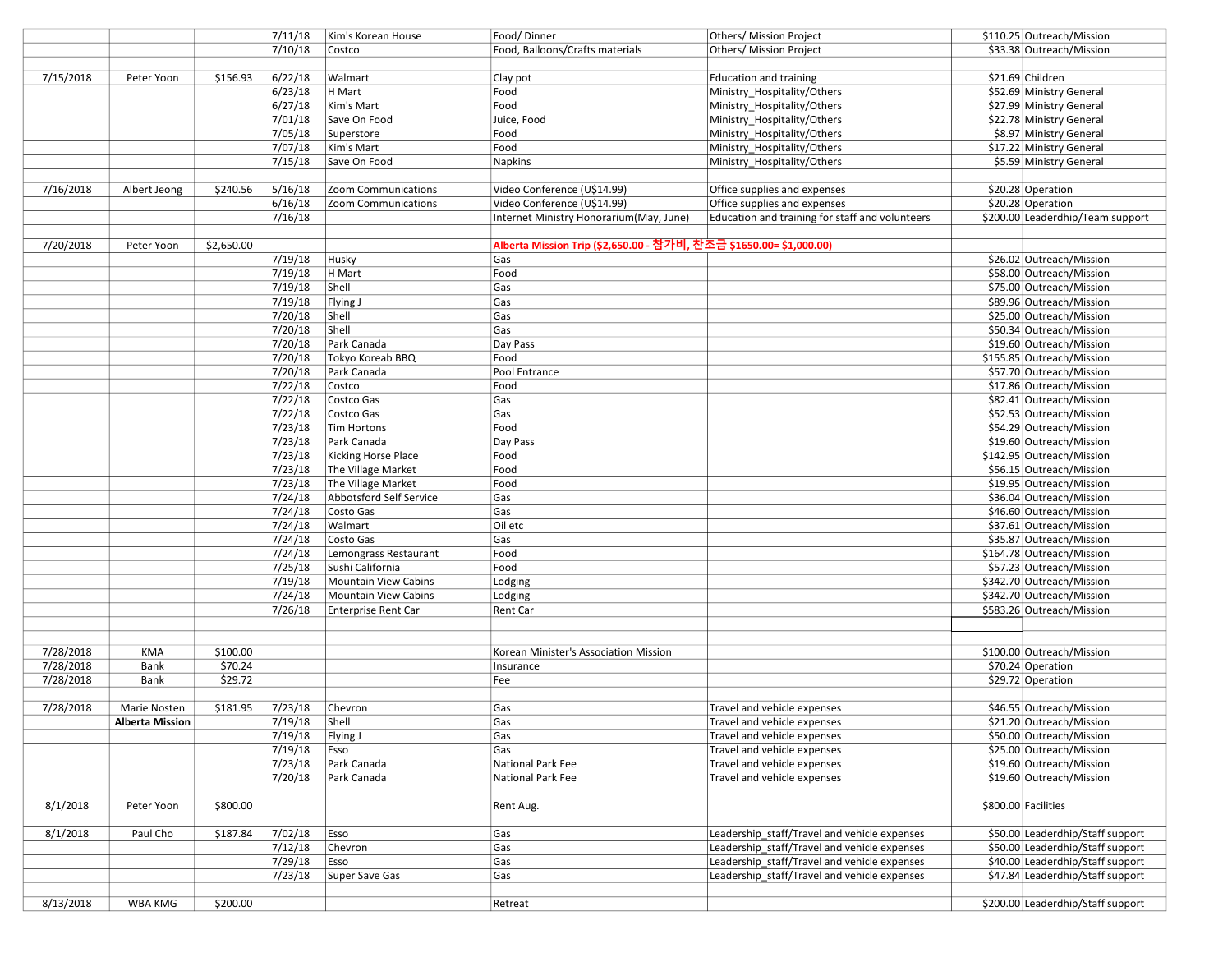| 8/23/2018  | Peter Yoon         | \$612.57   | 7/27/18        | Kim's Mart             | <b>Wooden Chapsticts</b>               | Ministry_Hospitality/Others                     | \$8.36 Ministry General           |
|------------|--------------------|------------|----------------|------------------------|----------------------------------------|-------------------------------------------------|-----------------------------------|
|            |                    |            | 8/05/18        | Shoppers Drug Mart     | <b>Bread</b>                           | Ministry_Hospitality/Others                     | \$2.99 Ministry General           |
|            |                    |            | 8/12/18        | Shoppers Drug Mart     | Soda                                   | Ministry_Hospitality/Others                     | \$9.85 Ministry General           |
|            |                    |            | 8/18/18        | Hannam Supermarket     | Food                                   | Ministry_Hospitality/Others                     | \$17.08 Ministry General          |
|            |                    |            | 8/22/18        | Costco                 | Plates, Bags                           | Ministry_Hospitality/Others                     | \$55.47 Ministry General          |
|            |                    |            | 6/27/18        |                        |                                        |                                                 |                                   |
|            |                    |            |                | Indigo Software        | Micro Soft Office (U\$49.99/1.300)     | Office supplies and expenses                    | \$64.99 Operation                 |
|            |                    |            | 8/11/18        | Shopper + Inc          | Cable, Standetc                        | Office supplies and expenses                    | \$67.15 Worship/Equipment         |
|            |                    |            | 7/22/18        | <b>ICBC</b>            | Insurance                              | Travel and vehicle expenses                     | \$113.01 Leaderdhip/Staff support |
|            |                    |            | 8/22/18        | <b>ICBC</b>            | Insurance                              | Travel and vehicle expenses                     | \$113.01 Leaderdhip/Staff support |
|            |                    |            | 7/23/18        | <b>Uber Conference</b> | Conference Calling (U\$15/1.300)       | Occupancy costs                                 | \$19.50 Operation                 |
|            |                    |            | 8/23/18        | <b>Uber Conference</b> | Conference Calling (U\$15/1.300)       | Occupancy costs                                 | \$19.50 Operation                 |
|            |                    |            | 7/15/18        | Freedom Mobile         | Cell Phone                             | Occupancy costs                                 | \$68.89 Leaderdhip/Staff support  |
|            |                    |            | 8/15/18        | Freedom Mobile         | Cell Phone                             | Occupancy costs                                 | \$44.80 Leaderdhip/Staff support  |
|            |                    |            | 5/23/18        | Wix.com                | Web Page Monthly (U\$4.95/1.300)       | Office supplies and expenses                    | \$6.44 Operation                  |
|            |                    |            | 6/22/18        | Wix.com                | Web Page Monthly (U\$4.95/1.300)       | Office supplies and expenses                    | \$6.44 Operation                  |
|            |                    |            | 7/23/18        | Wix.com                | Web Page Monthly (U\$4.95/1.300)       | Office supplies and expenses                    | \$6.44 Operation                  |
|            |                    |            |                |                        |                                        |                                                 |                                   |
| 8/30/2018  | Bank               | \$70.24    |                |                        | Insurance                              |                                                 | \$70.24 Operation                 |
| 8/30/2018  | Bank               | \$25.64    |                |                        | Fee                                    |                                                 | \$25.64 Operation                 |
|            |                    |            |                |                        |                                        |                                                 |                                   |
| 9/4/2018   | Peter Yoon         | \$800.00   |                |                        | Rent Sep.                              |                                                 | \$800.00 Facilities               |
|            |                    |            |                |                        |                                        |                                                 |                                   |
|            |                    |            |                |                        |                                        |                                                 |                                   |
| 9/4/2018   | Paul Cho           | \$115.35   | 8/05/18        | 7-Eleven               | Gas                                    | Leadership staff/Travel and vehicle expenses    | \$50.00 Leaderdhip/Staff support  |
|            |                    |            | 8/19/18        | Esso                   | Gas                                    | Leadership_staff/Travel and vehicle expenses    | \$50.00 Leaderdhip/Staff support  |
|            |                    |            | 8/25/18        | <b>DOLLARAMA</b>       | <b>Children Ministry Props</b>         | Education                                       | \$15.35 Children                  |
|            |                    |            |                |                        |                                        |                                                 |                                   |
| 9/13/2018  | <b>WBA</b>         | \$144.48   |                |                        | 3% Association Mission Offering        |                                                 | \$144.48 Outreach/Mission         |
| 9/13/2018  | <b>CNBC</b>        | \$144.48   |                |                        | CP 3% CP Offering                      |                                                 | \$144.48 Outreach/Mission         |
| 9/14/2018  | <b>IACD</b>        | \$100.00   |                |                        | Moses Choi 7                           |                                                 | \$100.00 Outreach/Mission         |
| 9/15/2018  | <b>IACD</b>        | \$100.00   |                |                        | Moses Choi 8                           |                                                 | \$100.00 Outreach/Mission         |
|            |                    |            |                |                        |                                        |                                                 |                                   |
|            |                    |            |                |                        |                                        |                                                 |                                   |
|            |                    |            |                |                        |                                        |                                                 |                                   |
| 9/16/2018  | Albert Jeong       | \$240.45   | 7/16/18        | Zoom Communications    | Video Conference (U\$14.99)            | Office supplies and expenses                    | \$20.22 Operation                 |
|            |                    |            | 8/16/18        | Zoom Communications    | Video Conference (U\$14.99)            | Office supplies and expenses                    | \$20.23 Operation                 |
|            |                    |            | 9/16/18        |                        | Internet Ministry Honorarium(July,Aug) | Education and training for staff and volunteers | \$200.00 Leaderdhip/Team support  |
|            |                    |            |                |                        |                                        |                                                 |                                   |
| 9/26/2018  | Bank               | \$500.00   |                |                        | Malcolm Fenwick Mission Offering       |                                                 | \$500.00 Outreach/Mission         |
| 9/30/2018  | Bank               | \$70.24    |                |                        | Insurance                              |                                                 | \$70.24 Operation                 |
| 9/30/2018  | Bank               | \$29.98    |                |                        | Fee                                    |                                                 | \$29.98 Operation                 |
|            |                    |            |                |                        |                                        |                                                 |                                   |
| 10/1/2018  | Peter Yoon         | \$1,170.27 | 8/30/18        | Han Kook Meat          | Food                                   | Ministry_Hospitality/Others                     | \$43.35 Ministry General          |
|            |                    |            | 8/31/18        | Kim's Mart             | Food                                   | Ministry_Hospitality/Others                     | \$59.79 Ministry General          |
|            |                    |            | 8/31/18        | Costco                 | Food                                   | Ministry_Hospitality/Others                     | \$86.10 Ministry General          |
|            |                    |            | 9/08/18        | SuperStore             | Food                                   |                                                 | \$40.58 Ministry General          |
|            |                    |            |                |                        |                                        | Ministry_Hospitality/Others                     |                                   |
|            |                    |            | 9/21/18        | Kim's Mart             | Food                                   | Ministry_Hospitality/Others                     | \$20.00 Ministry General          |
|            |                    |            | 9/23/18        | Kim's Mart             | Food                                   | Ministry_Hospitality/Others                     | \$46.97 Ministry General          |
|            |                    |            | 9/30/18        | Dollar N Plus          | Craft                                  | Office supplies and expenses                    | \$2.23 Children                   |
|            |                    |            | 9/22/18        | <b>ICBC</b>            | Insurance                              | Travel and vehicle expenses                     | \$123.39 Leaderdhip/Staff support |
|            |                    |            | 9/23/18        | <b>Uber Conference</b> | Conference Calling (U\$15/1.300)       | Occupancy costs                                 | \$19.50 Operation                 |
|            |                    |            | 9/15/18        | Freedom Mobile         | Cell Phone                             | Occupancy costs                                 | \$31.50 Leaderdhip/Staff support  |
|            |                    |            | 10/01/18   VST |                        | Facilities Rent Oct.                   | Facilities Rent/Occupancy costs                 | \$800.00 Facilities               |
|            |                    |            |                |                        |                                        |                                                 |                                   |
| 10/1/2018  | nion Gospel Missid | \$167.90   |                |                        | <b>Thanksgiving Meal</b>               |                                                 | \$167.90 Outreach/Mission         |
|            |                    |            |                |                        |                                        |                                                 |                                   |
| 10/7/2018  | Paul Cho           | \$131.63   | 9/02/18        | Shell Canada           | Gas                                    | Leadership staff/Travel and vehicle expenses    | \$50.00 Leaderdhip/Staff support  |
|            |                    |            | 9/07/18        | Dollar Daze Metrotown  | <b>Children Ministry Props</b>         | Education                                       | \$6.44 Children                   |
|            |                    |            | 9/17/18        | Esso                   | Gas                                    | Education                                       | \$50.00 Leaderdhip/Staff support  |
|            |                    |            | 9/30/18        | Chapters               | Jesus Story Book Bible                 | Mission                                         | \$25.19 Children                  |
|            |                    |            |                |                        |                                        |                                                 |                                   |
|            |                    |            |                | Zoom Communications    |                                        |                                                 |                                   |
| 10/14/2018 | Albert Jeong       | \$120.04   | 9/16/18        |                        | Video Conference (U\$14.99)            | Office supplies and expenses                    | \$20.04 Operation                 |
|            |                    |            | 10/14/18       |                        | Internet Ministry Honorarium(Sep)      | Education and training for staff and volunteers | \$100.00 Leaderdhip/Team support  |
| 10/23/2018 | Peter Yoon         | \$520.13   | 10/06/18       | Kim's Mart             | Food                                   | Ministry_Hospitality/Others                     | \$57.54 Ministry General          |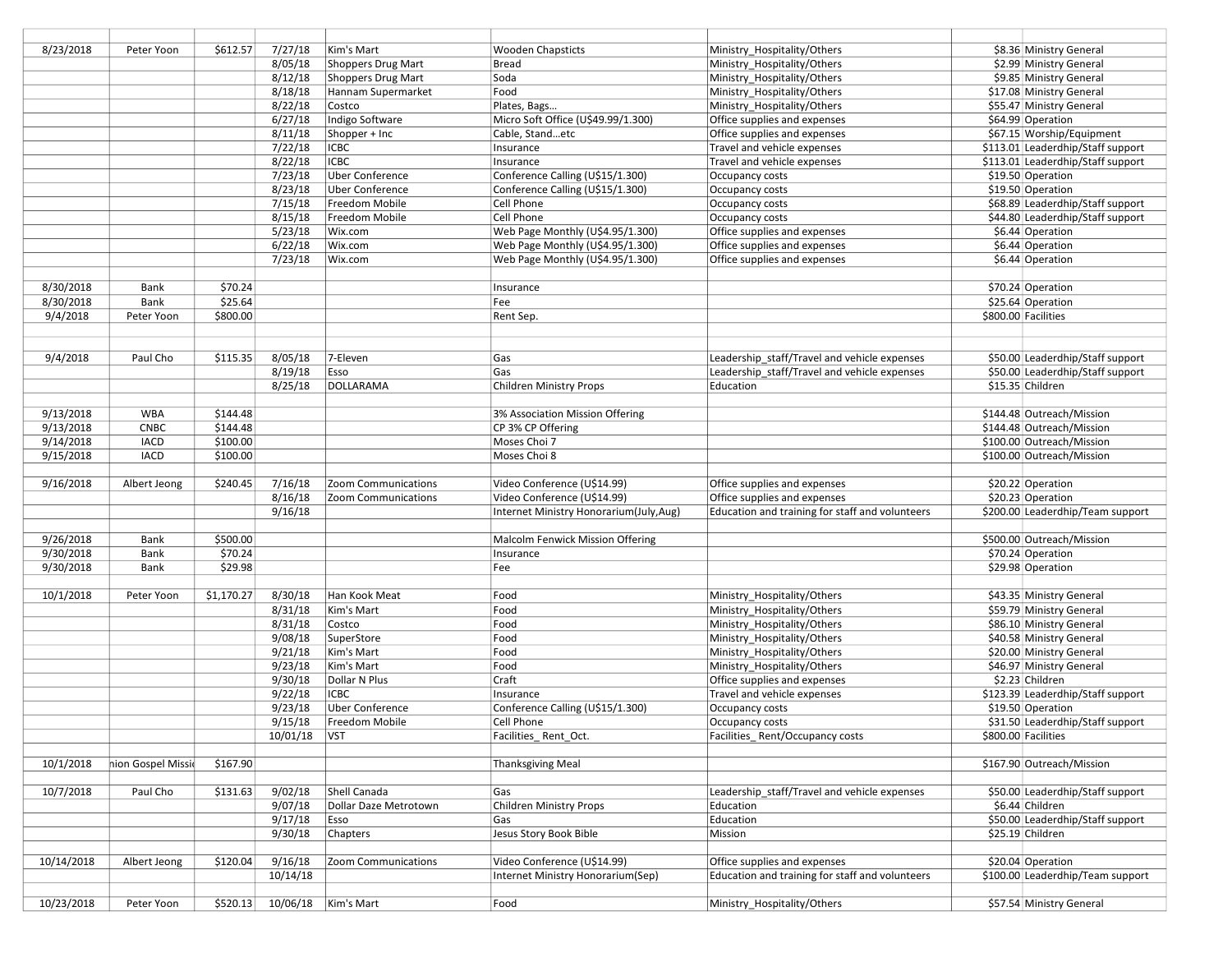|            |              |            | 10/14/18             | Dollar N Plus                 | Craft                                                      | Office supplies and expenses                    | \$4.61 Children                                                    |
|------------|--------------|------------|----------------------|-------------------------------|------------------------------------------------------------|-------------------------------------------------|--------------------------------------------------------------------|
|            |              |            | 10/22/18             | <b>ICBC</b>                   | Insurance                                                  | Travel and vehicle expenses                     | \$123.39 Leaderdhip/Staff support                                  |
|            |              |            | 10/15/18             | Freedom Mobile                | Cell Phone                                                 | Occupancy costs                                 | \$39.90 Leaderdhip/Staff support                                   |
|            |              |            | 8/15/18              | Moohantech                    | HP Printer(305,000Won/867.34 CAD)                          | Operations_Office_Office expenses               | \$352.23 Operation                                                 |
|            |              |            |                      |                               |                                                            |                                                 |                                                                    |
| 10/30/2018 | Bank         | \$70.10    |                      |                               | Insurance                                                  |                                                 | \$70.10 Operation                                                  |
| 10/30/2018 | Bank         | \$33.00    |                      |                               | Fee                                                        |                                                 | \$33.00 Operation                                                  |
|            |              |            |                      |                               |                                                            |                                                 |                                                                    |
| 11/4/2018  | Paul Cho     | \$91.57    | 10/14/18             | Esso                          | Gas                                                        | Leadership_staff/Travel and vehicle expenses    | \$60.00 Leaderdhip/Staff support                                   |
|            |              |            | 10/17/18             | Esso                          | Gas                                                        | Leadership staff/Travel and vehicle expenses    | \$31.57 Leaderdhip/Staff support                                   |
|            |              |            |                      |                               |                                                            |                                                 |                                                                    |
| 11/4/2018  | Peter Yoon   | \$834.32   | 10/24/18             | <b>Heritage Dollar Store</b>  | Craft                                                      | Office supplies and expenses                    | \$4.46 Children                                                    |
|            |              |            | 11/02/18             | Vancouver Full Gospel Church  | <b>Books</b>                                               | Education and training for staff                | \$17.50 Leaderdhip/Resources                                       |
|            |              |            | 10/23/18             | Uber Conference               | <b>Conference Calling</b>                                  | Occupancy costs                                 | \$16.82 Operation                                                  |
|            |              |            | 11/01/18             | <b>VST</b>                    | Facilities_Rent_Nov.                                       | Facilities Rent/Occupancy costs                 | \$800.00 Facilities                                                |
|            |              |            |                      |                               |                                                            |                                                 |                                                                    |
| 11/5/2018  | Peter Yoon   | \$1,453.29 |                      |                               | Oridination Service (\$1,453.29 - 목적헌금\$1000.00= \$453.29) |                                                 |                                                                    |
|            |              |            | 10/27/18             | Staples                       | Envelope, Invitation Card, Paper                           |                                                 | \$21.26 Ministry/Special Event                                     |
|            |              |            | 10/30/18             | <b>Wholesale Club</b>         | Food, Containeretc                                         |                                                 | \$47.08 Ministry/Special Event                                     |
|            |              |            | 11/02/18             | Han Kook Meat                 | Food                                                       |                                                 | \$235.87 Ministry/Special Event                                    |
|            |              |            | 11/02/18             | Dollarama                     | <b>Table Cover</b>                                         |                                                 | \$22.40 Ministry/Special Event                                     |
|            |              |            | 11/02/18             | Kim's Mart                    | Food                                                       |                                                 | \$62.94 Ministry/Special Event                                     |
|            |              |            |                      |                               | Food etc                                                   |                                                 | \$60.55 Ministry/Special Event                                     |
|            |              |            | 11/03/18             | Costco                        |                                                            |                                                 |                                                                    |
|            |              |            | 11/03/18             | Costco<br>Starbucks           | Food, Plate etc<br><b>Gift Cards</b>                       |                                                 | \$153.19 Ministry/Special Event<br>\$180.00 Ministry/Special Event |
|            |              |            | 11/03/18             | Starbucks                     |                                                            |                                                 |                                                                    |
|            |              |            | 11/03/18             |                               | <b>Gift Cards</b>                                          |                                                 | \$40.00 Ministry/Special Event                                     |
|            |              |            | 11/03/18             | Starbucks                     | <b>Gift Cards</b>                                          |                                                 | \$240.00 Ministry/Special Event                                    |
|            |              |            | 11/03/18             | Peter Choi                    | Honorarium(U\$ 300@1.300 CanadianDollar)                   |                                                 | \$390.00 Ministry/Special Event                                    |
|            |              |            |                      |                               |                                                            |                                                 |                                                                    |
|            |              |            |                      |                               |                                                            |                                                 |                                                                    |
| 11/8/2018  | Albert Jeong | \$119.97   | 10/16/18             | Zoom Communications           | Video Conference (U\$14.99)                                | Office supplies and expenses                    | \$19.97 Operation                                                  |
|            |              |            | 11/08/18             |                               | Internet Ministry Honorarium(Oct)                          | Education and training for staff and volunteers | \$100.00 Leaderdhip/Team support                                   |
|            |              |            |                      |                               |                                                            |                                                 |                                                                    |
| 11/8/2018  | <b>IACD</b>  | \$200.00   |                      |                               | Moses Choi 9,10                                            |                                                 | \$200.00 Outreach/Mission                                          |
| 11/18/2018 | Jenny Yoon   | \$65.00    | 11/04/18             | Carey College                 | Parking for Ordination                                     | Advertising and Promotion                       | \$65.00 Ministry/Special Event                                     |
| 11/30/2018 | Bank         | \$32.66    |                      |                               | Fee                                                        |                                                 | \$32.66 Operation                                                  |
|            |              |            |                      |                               |                                                            |                                                 |                                                                    |
| 12/2/2018  | Paul Cho     | \$157.41   | 11/02/18             | Esso                          | Gas                                                        | Leadership staff/Travel and vehicle expenses    | \$60.00 Leaderdhip/Staff support                                   |
|            |              |            | 11/11/18             | Esso                          | Gas                                                        | Leadership_staff/Travel and vehicle expenses    | \$47.41 Leaderdhip/Staff support                                   |
|            |              |            | 11/29/18             | Petro Canada                  | Gas                                                        | Leadership staff/Travel and vehicle expenses    | \$50.00 Leaderdhip/Staff support                                   |
|            |              |            |                      |                               |                                                            |                                                 |                                                                    |
| 12/2/2018  | Peter Yoon   | \$964.77   | 10/28/18             | Winners                       | Tea                                                        | Ministry_Hospitality/Others                     | \$9.98 Ministry General                                            |
|            |              |            | 11/22/18             | <b>ICBC</b>                   | Insurance                                                  | Travel and vehicle expenses                     | \$123.43 Leaderdhip/Staff support                                  |
|            |              |            | 11/15/18             | Freedom Mobile                | Cell Phone                                                 | Occupancy costs                                 | \$31.36 Leaderdhip/Staff support                                   |
|            |              |            | 11/01/18             | <b>VST</b>                    | Facilities_Rent_Dec.                                       | Facilities Rent/Occupancy costs                 | \$800.00 Facilities                                                |
|            |              |            |                      |                               |                                                            |                                                 |                                                                    |
| 12/10/2018 | Peter Yoon   | \$223.76   | 12/06/18             | <b>Wholesale Club</b>         | Lid, Container                                             | Ministry_Hospitality/Others                     | \$33.33 Ministry General                                           |
|            |              |            | 12/08/18             | Costco                        | Food for Care Package                                      | Advertising and Promotion                       | \$190.43 Outreach/Mission                                          |
|            |              |            |                      |                               |                                                            |                                                 |                                                                    |
| 12/24/2018 | <b>IACD</b>  | \$200.00   |                      |                               | Nov. Dec.                                                  |                                                 | \$200.00 Outreach/Mission                                          |
|            |              |            |                      |                               |                                                            |                                                 |                                                                    |
| 12/27/2018 | Peter Yoon   | \$305.30   | 12/15/18             | Freedom Mobile                | Cell Phone                                                 | Occupancy costs                                 | \$59.25 Leaderdhip/Staff support                                   |
|            |              |            | 11/23/18             | <b>Uber Conference</b>        | <b>Conference Calling</b>                                  | Occupancy costs                                 | \$16.82 Operation                                                  |
|            |              |            | 12/21/18             | Canada Post                   | Postage                                                    | Office supplies and expenses                    | \$14.44 Operation                                                  |
|            |              |            | 12/22/18             | Canada Post                   | Postage                                                    | Office supplies and expenses                    | \$8.25 Operation                                                   |
|            |              |            | 12/23/18             | <b>Uber Conference</b>        | <b>Conference Calling</b>                                  | Occupancy costs                                 | \$16.80 Operation                                                  |
|            |              |            | 12/22/18             | <b>ICBC</b>                   | Insurance                                                  | Travel and vehicle expenses                     | \$123.43 Leaderdhip/Staff support                                  |
|            |              |            | 12/19/18             | Office & Windows tech's booth | Microsoft Office 2016                                      | Office supplies and expenses                    | \$32.71 Operation                                                  |
|            |              |            | 12/27/18             | Apple                         | <b>Headphone Adapters</b>                                  | Office supplies and expenses                    | \$33.60 Operation                                                  |
|            |              |            |                      |                               |                                                            |                                                 |                                                                    |
| 12/30/2018 | Yangsup Lee  |            | $$149.32$ 12/30/2018 |                               | Web site fee                                               |                                                 | \$149.32 Operation                                                 |
|            |              |            |                      |                               |                                                            |                                                 |                                                                    |
| 12/30/2018 | Paul Cho     | \$121.63   | 12-25-18             | Esso                          | Gas                                                        | Leadership staff/Travel and vehicle expenses    | \$56.63 Leaderdhip/Staff support                                   |